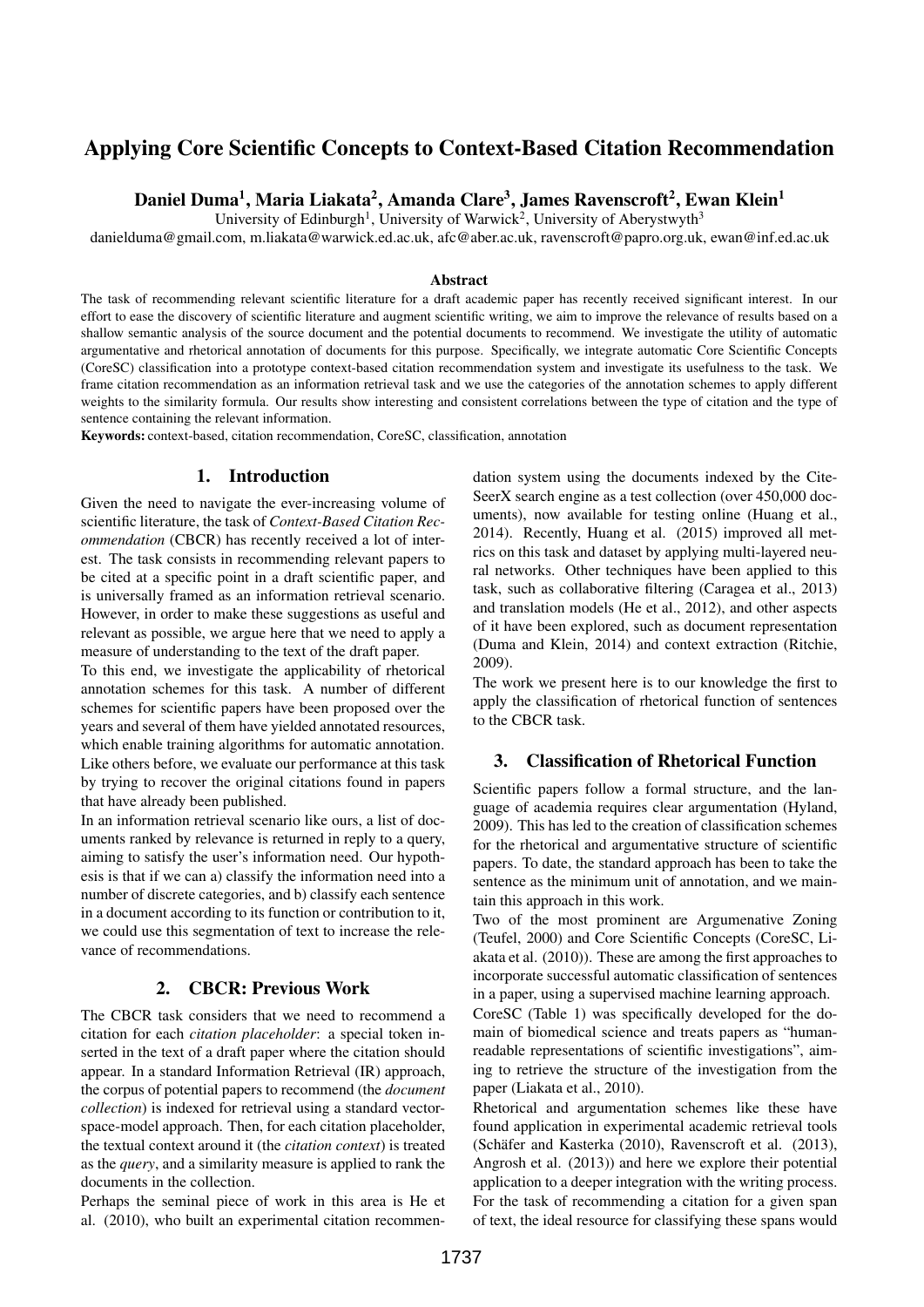| Category           | <b>Description</b>                                                              |
|--------------------|---------------------------------------------------------------------------------|
| <b>Hypothesis</b>  | A statement not yet confirmed rather than a factual statement                   |
| <b>Motivation</b>  | The reasons behind an investigation                                             |
| <b>Background</b>  | Generally accepted background knowledge and previous work                       |
| Goal               | A target state of the investigation where intended discoveries are made         |
| <b>Object-New</b>  | An entity which is a product or main theme of the investigation                 |
| Method-New         | Means by which authors seek to achieve a goal of the investigation              |
| Method-Old         | A method mentioned pertaining to previous work                                  |
| <b>Experiment</b>  | An experimental method                                                          |
| Model              | A statement about a theoretical model or framework                              |
| <b>Observation</b> | The data/phenomena recorded in an investigation                                 |
| Result             | Factual statements about the outputs of an investigation                        |
| Conclusion         | Statements inferred from observations & results relating to research hypothesis |

Table 1: CoreSC classes and their description.

deal with the *function* of a citation within its argumentative context. Specific schemes for classifying the function of a citation have been developed, notably that of Teufel et al. (2006), specifically developed for Citation Function Classification. However, we are not aware of a scheme particularly tailored to our domain of biomedical science, so instead we employ CoresSC classes as proxies for citation function, which we hypothesize is valid in our domain.

## 4. Methodology

Given that we can classify each sentence according to its rhetorical status in the document using Core Scientific Concepts, we aim to find whether a) giving higher weight to terms found in particular classes of sentences in the document collection will increase the retrieval accuracy and b) whether we can increase it further by correlating this weighting with the function of the citation that we are trying to recommend papers for.

This is our methodology:

- 1. Firstly, we automatically label the sentences in each document in our collection using CoreSC.
- 2. We then index these documents and for each document we create a separate field for each class of sentence. We index all sentences of the same class into the same field for each document. That is, we index a bag-of-words for each class (Hypothesis, Background, Method, etc.), which contains all the words from all sentences of that class present in the document.
- 3. We label the *insertion context* with a rhetoricallymotivated class that encodes the citation function. In our implementation, this is just the class of the sentence as classified in the previous step, so a citation's type is the CoreSC class of the sentence containing it.
- 4. We test different weights for each citation function (as labelled in step 3) and compare the results with the baseline of using all weights equally set to 1. The evaluation method is described below. We evaluate by performing K-fold cross-validation and comparing the results over all fold combinations. What we expect to find is not only improvement on average in the scores for a particular citation type, but consistency across folds in weights and obtained improvement.

Our hypothesis is that the relevance of suggested citations can be significantly increased by applying a set of automatically-trained per-field weights to the similarity function.

We try to find the best combination of weights to set for each citation function. For example, we may find that for all citations of type Method-Old, if we gave higher weight to the content of sentences of type Method-New in the documents in the collection, we would achieve a higher accuracy (see Figure 1 for an illustration).

Evaluation: We aim to reduce purpose-specific annotation, so we evaluate the performance of our recommendation against existing scientific publications. We substitute all citations in the text with *citation placeholders* and make it our task to match each placeholder with the correct reference that was originally cited. We only consider *resolvable citations*, that is, citations to references that point to a paper that is in our collection, which means we have access to its full machine-readable contents (*collection-internal references*).

The task then becomes, for each citation placeholder: 1) to extract its context, and from it a query, and 2) attempt to retrieve the original paper cited in the context from the whole document collection. We measure how well we did at our task by how far down the list of ranked retrieval results we find the original paper cited. We use two metrics to measure accuracy: Normalized Discounted Cumulative Gain (NDCG), a smooth discounting scheme over ranks, and top-1 accuracy, which is just the number of times the original paper was retrieved in the first position.

Context extraction: Lacking a more sophisticated method, we extract the context of a citation using a symmetric window of 3 sentences: 1 before the citation, the sentence containing the citation and 1 after. This is a frequently applied method (Huang et al., 2015) and is close to what has been assumed to be the optimal window of 2 sentences up, 2 down (Qazvinian and Radev, 2010), while yielding fewer query terms and therefore allowing us more experimental freedom through faster queries.

Similarity: We use the default Lucene similarity formula for assessing the relevance of a document to a context (Figure 2).

In this formula, the coord term is an absolute multiplier of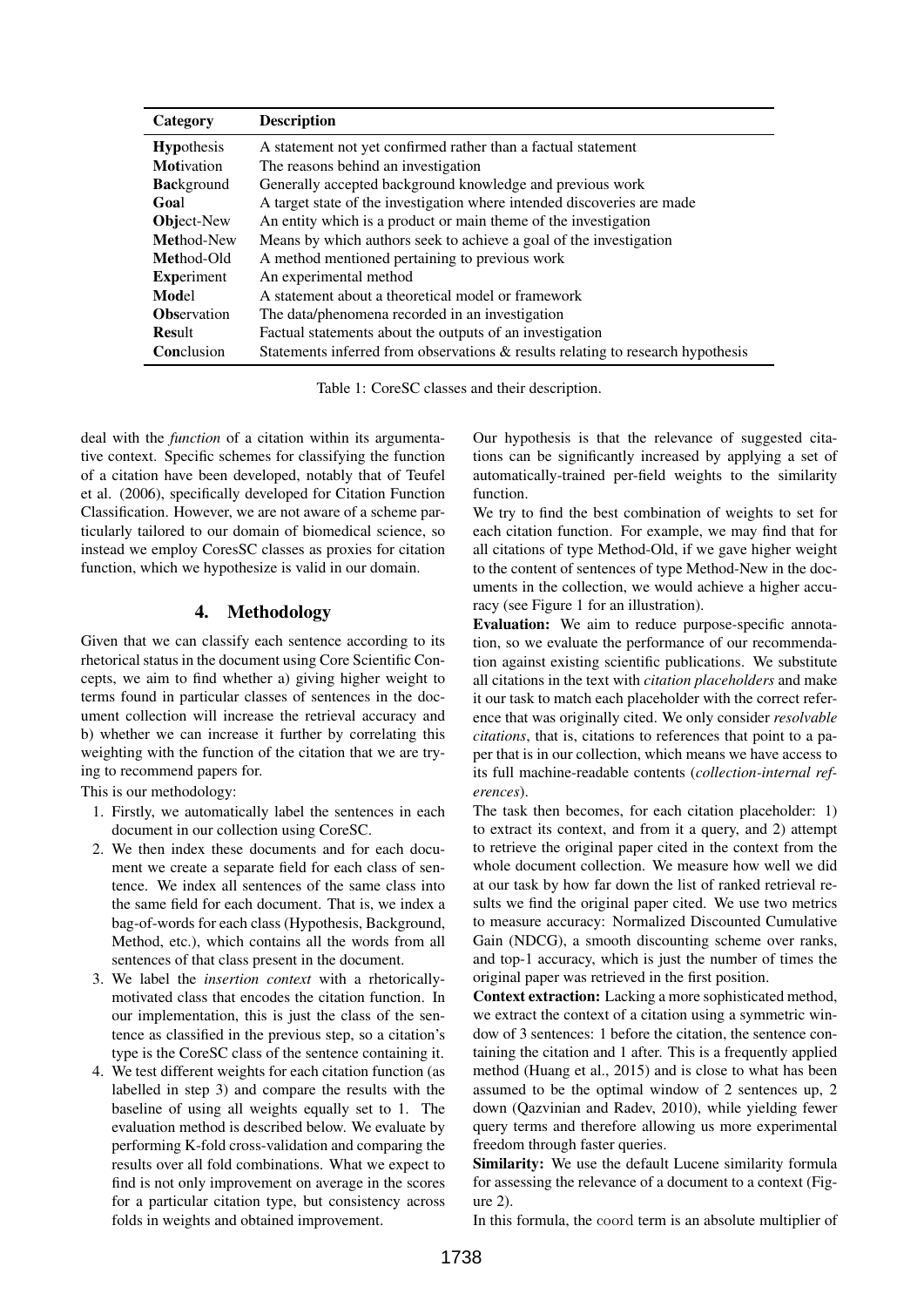

Figure 1: The intuition behind our approach. Depending on the function of the citation, we search for key terms in different classes of sentences, as automatically labelled. In practice, it is more finely grained by applying different weights to different document fields.

score
$$
(q, d)
$$
 =  
coord $(q, d) \cdot \sum_{t \in q} tf(t \in d) \cdot idf(t)^2 \cdot norm(t, d)$ 

## Figure 2: Default Lucene similarity formula

the number of terms in the query  $q$  found in the document  $d$ , if is the absolute term frequency score of term  $t$  in document d,  $\text{if}(t)$  is the inverse document score and norm is a normalization factor that divides the overall score by the length of document  $d$ . Note that all these quantities are per-field, not per-document.

Technical implementation: We index the document collection using the Apache Lucene retrieval engine, specifically through the helpful interface provided by elasticsearch  $2.1<sup>1</sup>$ . For each document, we create one field for each CoreSC class, and index into each field all the words from all sentences in the document that have been labelled with that class.

The *query* is formed of all the terms in the citation's context that are not in a short list of stopwords. Lucene queries take the basic form *field:term*, where each combination of *field* and *term* form a unique term in the query. We want to match the set of extracted terms to all fields in the document, as each field represents one class of CoreSC.

The default Lucene similarity formula (Figure 2) gives a boost to a term matching across multiple fields, which in our case would introduce spurious results. To avoid this, we employ DisjunctionMax queries, where only the top scoring result is evaluated out of a number of them. Having one query term for each of the classes of CoreSC for each distinct token (e.g. *Bac:"method"*, *Goa:"method"*, *Hyp:"method"*, etc.), only the one with the highest score will be evaluated as a match.

Weight training: Testing all possible weight combinations is infeasible due to the combinatorial explosion, so we adopt the greedy heuristic of trying to maximise the objective function at each step.

Our weight training algorithm can be summarized as "hill climbing with restarts". For each fold, and for each citation type, we aim to find the best combination of weights to set on sentence classes that will maximise our metric, in this case the NDCG score that we compute by trying to recover the original citation. We keep the queries the same in structure and term content and we only change the weights applied to each field in a document to recommend. Each field, as explained above, contains only the terms from the sentences in the document of one CoreSC class.

The weights are initialized at 1 and they move by  $-1$ , 6, and −2 in sequence, going through a minimum of 3 iterations. Each time a weight movement is applied, it is only kept if the score increases. Otherwise the previous weight value is restored.

This simple algorithm is not guaranteed to find a globally optimal combination of parameters for the very complex function we are optimizing, but it is sufficient for our current objective. We aim to explore other machine learning techniques for learning weights in future work.

<sup>1</sup> https://elastic.co/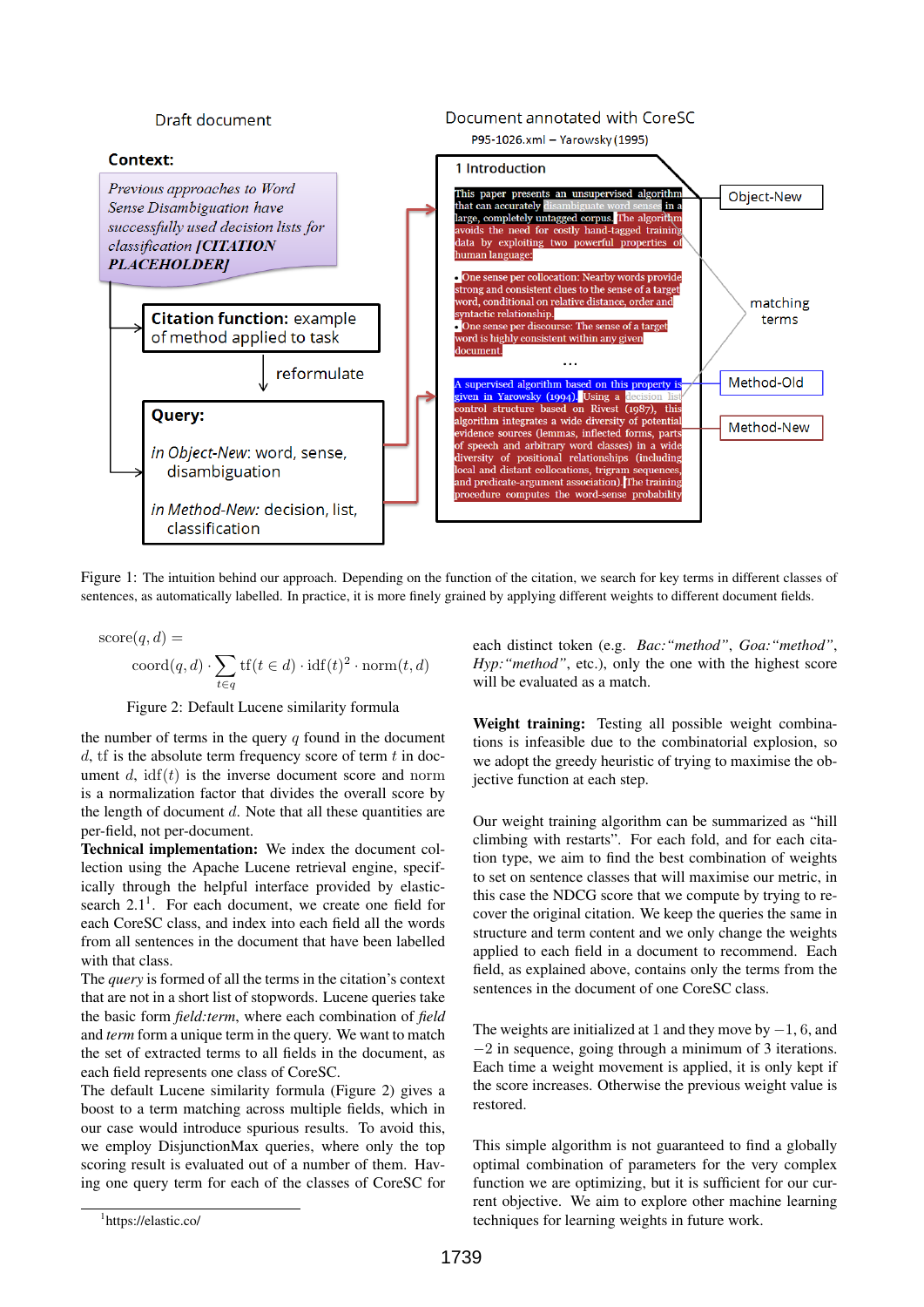| <b>Type</b> | <b>Citations</b> | Fold 1   | Fold 2   | Fold 3   |        | Fold 4 improved | % impr. | Std. Dev. |
|-------------|------------------|----------|----------|----------|--------|-----------------|---------|-----------|
| Con         | 133              | 6.63     | 16.96    | 4.24     | 9.84   | 4               | 9.42    | 5.53      |
| Bac         | 700              | 28.77    | 7.56     | 28.32    | 24.44  | 4               | 22.27   | 10.00     |
| Met         | 602              | 23.70    | 43.78    | 18.44    | 19.28  | 4               | 26.30   | 11.88     |
| Res         | 178              | 33.87    | 54.18    | 7.28     | 30.95  | 4               | 31.57   | 19.21     |
| Goa         | 44               | 73.74    | 46.47    | 32.38    | 28.40  | 4               | 45.25   | 20.52     |
| Obj         | 65               | 547.57   | 19.32    | 91.31    | 18.30  | 4               | 169.13  | 254.60    |
| Mod         | 161              | $-3.64$  | 17.59    | 32.66    | 18.33  | 3               | 16.24   | 14.96     |
| Obs         | 17               | $-18.78$ | 37.06    | 9.57     | 102.40 | 3               | 32.56   | 51.84     |
| Exp         | 16               | $-23.04$ | 46.50    | 105.23   | 31.63  | 3               | 40.08   | 52.73     |
| <b>Hyp</b>  | 31               | 43.14    | $-37.93$ | $-38.43$ | 6.03   | 2               | $-6.80$ | 39.28     |
| Mot         | 8                | 0        | 0        | 0        | 0      | 0               | 0.00    | 0.00      |

Figure 3: Results of evaluating with 4-fold cross-validation by citation type, ordered by number of folds showing improvement and by standard deviation. The citation type is the CoreSC class of the sentence containing the citation.In bold, citation types for which there was improvement across all folds.

|             |                |                | Weights        |   |              |             |                |              |                             |             | <b>Scores</b>  |                |                |       |           |        |
|-------------|----------------|----------------|----------------|---|--------------|-------------|----------------|--------------|-----------------------------|-------------|----------------|----------------|----------------|-------|-----------|--------|
| <b>Type</b> | Citations Fold |                |                |   |              |             |                |              | Bac Con Exp Goa Hyp Met Mod | Mot         | Obj            | Obs Res        |                | NDCG* | Accuracy* | % imp. |
| Bac         | 700            | 11             | 1              | 1 | 1            | 0           | 0              | 1            | $\mathbf{1}$                | $\mathbf 0$ | $\mathbf 0$    | $\bf{0}$       |                | 0.401 | 0.183     | 28.77  |
|             |                | 2              | 1              | 0 | $\mathbf{1}$ | 0           | 0              | $\mathbf{1}$ | 0                           | 0           | 0              | 1              |                | 0.440 | 0.160     | 7.56   |
|             |                | $\mathsf{B}$   | 1              | 1 | $\mathbf{0}$ | 0           | $\mathbf{0}$   | 1            | $\mathbf{1}$                | 0           | 0              | 1              |                | 0.344 | 0.109     | 28.32  |
|             |                | 41             |                | 1 | $\mathbf{1}$ | 0           | 0              | 1            | 1                           | 0           | $\mathbf 0$    | 0              |                | 0.437 | 0.143     | 24.44  |
| Con         | 133            | 1              | 1              | 1 | $\mathbf{1}$ | $\mathbf 0$ | 0              | $\mathbf 0$  | 0                           | $\mathbf 0$ | $\Omega$       | 0              |                | 0.214 | 0.059     | 6.63   |
|             |                |                |                |   | 0            | 0           | 0              | 1            | 1                           | 0           | 0              | 0              | $\overline{0}$ | 0.528 | 0.212     | 16.96  |
|             |                | 3              |                | 0 |              | 0           | 0              | 1            | $\overline{0}$              | 0           | $\Omega$       | 0              | $\Omega$       | 0.490 | 0.242     | 4.24   |
|             |                | 41             |                |   | 1            | 0           | 0              | 1            | $\overline{1}$              | 0           | 0              | 0              | $\overline{0}$ | 0.339 | 0.152     | 9.84   |
| Goa         | 44             | $\mathbf{1}$   |                | 0 | $\mathbf{1}$ | $\mathbf 0$ | 0              | 1            | $\mathbf 0$                 | $\mathbf 0$ | $\mathbf 0$    | $\mathbf 0$    | $\overline{0}$ | 0.459 | 0.182     | 73.74  |
|             |                | $\overline{2}$ |                | 0 | $\bf{0}$     | $\mathbf 0$ | 0              | 1            | 0                           | 0           | $\mathbf 0$    | 0              | $\mathbf{0}$   | 0.126 | 0.000     | 46.47  |
|             |                | 3              |                | 0 | 0            | 0           | 0              |              | 0                           | 0           | $\mathbf{0}$   | $\mathbf{1}$   | $\overline{0}$ | 0.309 | 0.182     | 32.38  |
|             |                | 41             |                | 0 | 0            | 0           | 0              | 1            | 0                           | $\mathbf 0$ | $\mathbf 0$    | 0              | $\Omega$       | 0.214 | 0.091     | 28.40  |
| Met         | 602            | 11             |                | 0 | 0            | 0           | $\Omega$       | 1            | 0                           | $\mathbf 0$ | $\Omega$       | $\overline{0}$ |                | 0.404 | 0.146     | 23.70  |
|             |                | 2              | 2              | 0 | 0            | 0           | 0              | 0            | 1                           | 0           | $\mathbf{0}$   | 0              | $\Omega$       | 0.332 | 0.139     | 43.78  |
|             |                | 3              |                | 0 | $\bf{0}$     | 0           | 0              | 1            | $\mathbf 0$                 | 0           | 0              | 0              |                | 0.467 | 0.173     | 18.44  |
|             |                | 41             | $\overline{2}$ | 0 | $\bf{0}$     | $\mathbf 0$ | 0              | 0            | $\overline{1}$              | 0           | 0              | $\mathbf 0$    | 0              | 0.288 | 0.107     | 19.28  |
| Obj         | 65             | 1              | 7              | 0 | $\mathbf{1}$ | 0           | 0              | 1            | $\overline{0}$              | $\mathbf 0$ | $\mathbf{0}$   | 1              |                | 0.085 | 0.059     | 547.57 |
|             |                | 2              |                | 0 | 1            | 1           | 0              |              | 0                           | 0           | 0              |                |                | 0.122 | 0.063     | 19.32  |
|             |                | 3              |                | 0 | 1            | 0           | 0              |              | 0                           | 0           | 0              | 1              |                | 0.114 | 0.000     | 91.31  |
|             |                | 41             | 13             | 0 | 1            | 1           | 0              | 4            | $\mathbf 0$                 | $\mathbf 0$ | 0              |                | $\Omega$       | 0.235 | 0.063     | 18.30  |
| Res         | 178            | 11             |                | 0 | 0            | 0           | $\overline{0}$ | $\mathbf 0$  | 0                           | $\mathbf 0$ | $\mathbf 0$    |                |                | 0.379 | 0.111     | 33.87  |
|             |                | $\overline{2}$ |                | 0 | 0            | 0           | 0              | $\mathbf{0}$ | 0                           | 0           | 0              | 1              |                | 0.350 | 0.133     | 54.18  |
|             |                | 3              |                | 0 | $\bf{0}$     | 0           | 0              | 0            | 0                           | $\mathbf 0$ | 0              | 0              |                | 0.638 | 0.273     | 7.28   |
|             |                | 4              |                | 0 | 0            | 0           | 0              | 0            | 0                           | 0           | $\overline{0}$ | 0              | 1              | 0.362 | 0.091     | 30.95  |

Figure 4: Weight values for the citation types that improved across all folds. The weight values for the 4 folds are shown, together with test scores and improvement over the baseline. The weight cells are shaded according to their value, darker is higher. In bold, citation types that consistently improve across folds. On the right-hand side are the scores obtained through testing and the percentage increase over the baseline, in which all weights were set to 1. \*NDCG and Accuracy (top-1) are averaged scores over all citations in the test set for that fold.

# 5. Experiments

Our corpus is formed of 663000 papers from the PubMed Central Open Access corpus<sup>2</sup>. These papers are already provided in a clean, hand-authored XML format with a well-defined XML schema<sup>3</sup>. For our experiments we cre-

2 http://www.ncbi.nlm.nih.gov/pmc/tools/openftlist/ 3 http://jats.nlm.nih.gov/

ated our document collection out of the papers published up to and including 2013, and selected the top 100 documents with the most collection-internal references published in or after 2014 as our test set, from which we extract the citations and citation contexts.

We need to test whether our conditional weighting of text spans based on CoreSC classification is actually reflecting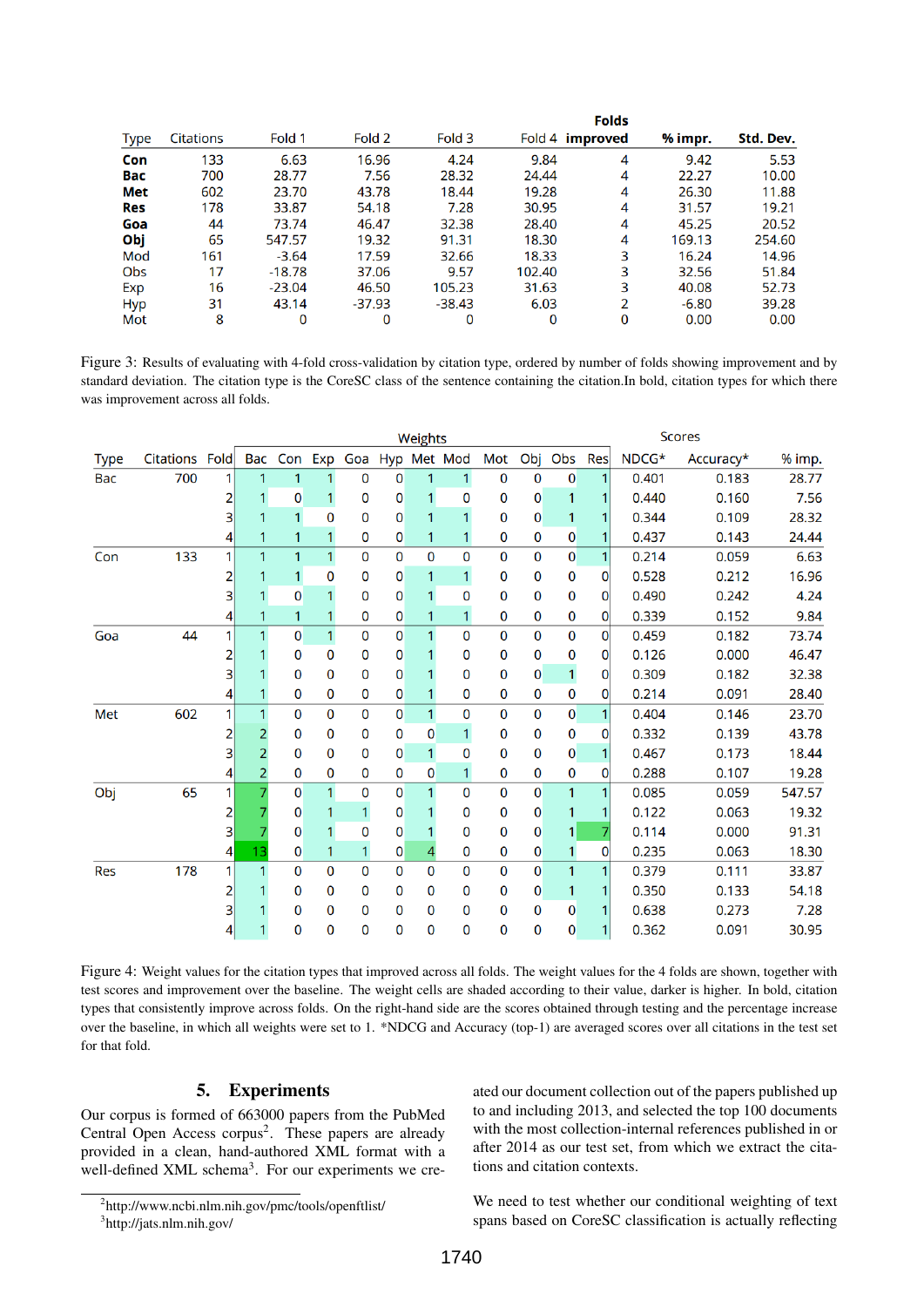some underlying truth and is not just a random effect of the dataset. To this end, we perform K-fold cross-validation on the corpus, where we learn the weights for K-1 folds and test their impact on one fold, and we report the averaged gains over each fold.

The full source code employed to run these experiments and instructions on how to replicate them are available on  $G$ itHub<sup>4</sup>.

#### 6. Results and Discussion

Figure 3 shows the results of evaluating with 4-fold crossvalidation by citation type, ordered by number of folds improved and standard deviation. The citation type is the CoreSC class of the sentence containing the citation. We can see that 6 out of 11 types of citation exhibit improvement across all folds, and there is a relationship between the standard deviation of the improvement in scores and the number of citations of that type.

Figure 4 expands on this and shows the best weight values that were found for each fold, for all 6 citation types for which there was improvement on all folds. On the righthand side are the scores obtained *after testing* and the percentage increase over the baseline, in which all weights are set to 1.

As is to be expected, the citations are skewed in numbers towards some CoreSC classes. A majority of citations occur within sentences that were automatically labelled Background and Methodology, no doubt due to a pattern in the layout of the content of articles. This yields many more Bac and Met citations to evaluate on, and for this reason we set a hard limit to the number of citations per zone to 700 in these experiments.

These are initial results and as such should be treated with caution. This said, a number of patterns are immediately evident. For all citation functions, it seems to be universally useful to know that the candidate document matches the query term in sentences from its Background sentences or Method sentences. It is also possible that this is partly an effect of there being more sentences of type Background and Method in a candidate paper.

Similarly, it seems it is better to ignore other classes of sentences in candidate papers, such as Motivation and Observation. Note here that the fact that a weight combination was found where the best weight for a CoreSC class is 0 does not mean that including information from this zone is not useful but rather that it is in fact *detrimental*, as eliminating it actually increased the NDCG score.

Interestingly, for citations in Results sentences, only Background, Results and, to a lesser degree Observations sentences in candidate documents seem to contain useful information. This is not surprising, and it allows for easy interpretation: when reporting results, these are often compared with previous results reported in other papers.

The degree of consistency varies across citation types. For Bac, Con, Goa, Met, Obj and Res, improvements are found at each fold and it seems that some consistency can be found in the trained weights. These are also types with a significant number of citations available. Exp, Hyp, Mod and Obs are the ones that are inconsistent in improvement: for some folds, the trained weights actually decrease the score, which suggests that no clear pattern is to be found. These are generally classes with fewer citations available, which could go some way towards explaining this. However, the exception here is Mod, which, in spite of a significant number of citations (161), still exhibits inconsistency, with the first fold decreasing in score.

It is important to note that our evaluation pipeline necessarily consists of many steps, and encounters issues with XML conversion, matching of citations with references, matching of references in papers to references in the collection, etc., where each step in the pipeline introduces a degree of error that we have not estimated here. Perhaps the single most significant one is that of the automatic sentence classifier.

The performance of the Sapienta classifier<sup>5</sup> we employ here has recently been independently tested on a different corpus from the originally annotated corpus used to train it. It yielded 51.9% accuracy over all eleven classes, improving on the 50.4% 9-fold cross-validation accuracy over its training corpus (Ravenscroft et al., 2016).

Further to this, we judge that the consistency of correlations we find confirms that what we can see in Figure 4 is not due to random noise, but rather hints at underlying patterns in the connections between scientific articles in the corpus. This also seems to confirm our assumption that the CoreSC class of the sentence that a citation appears in can be used as a proxy for the function of this citation.

# 7. Conclusion and Future Work

We have presented a novel application of CoreSC rhetorical function classification to context-based citation recommendation, an information retrieval application.

We have found strong indications of correlation between different classes of sentences in citing and cited articles. This suggests that there are gains to be reaped in a practical application of CoreSC to context-based citation recommendation. However, more experiments are required to confirm these initial results, and it still remains to be evaluated versus more standard approaches. One key piece of future work will be including the study of "anchor text", that is, citations to a document found in other documents, which is a key source of information for the CBCR task.

## 8. References

- Angrosh, M., Cranefield, S., and Stanger, N. (2013). Context identification of sentences in research articles: Towards developing intelligent tools for the research community. *Natural Language Engineering*, 19(04):481– 515.
- Caragea, C., Silvescu, A., Mitra, P., and Giles, C. L. (2013). Can't see the forest for the trees?: a citation recommendation system. In *Proceedings of the 13th ACM/IEEE-CS joint conference on Digital libraries*, pages 111–114. ACM.
- Duma, D. and Klein, E. (2014). Citation resolution: A method for evaluating context-based citation recommendation systems. In *Proceedings of the 52nd Annual*

<sup>4</sup> https://github.com/danieldmm/minerva

<sup>5</sup> http://www.sapientaproject.com